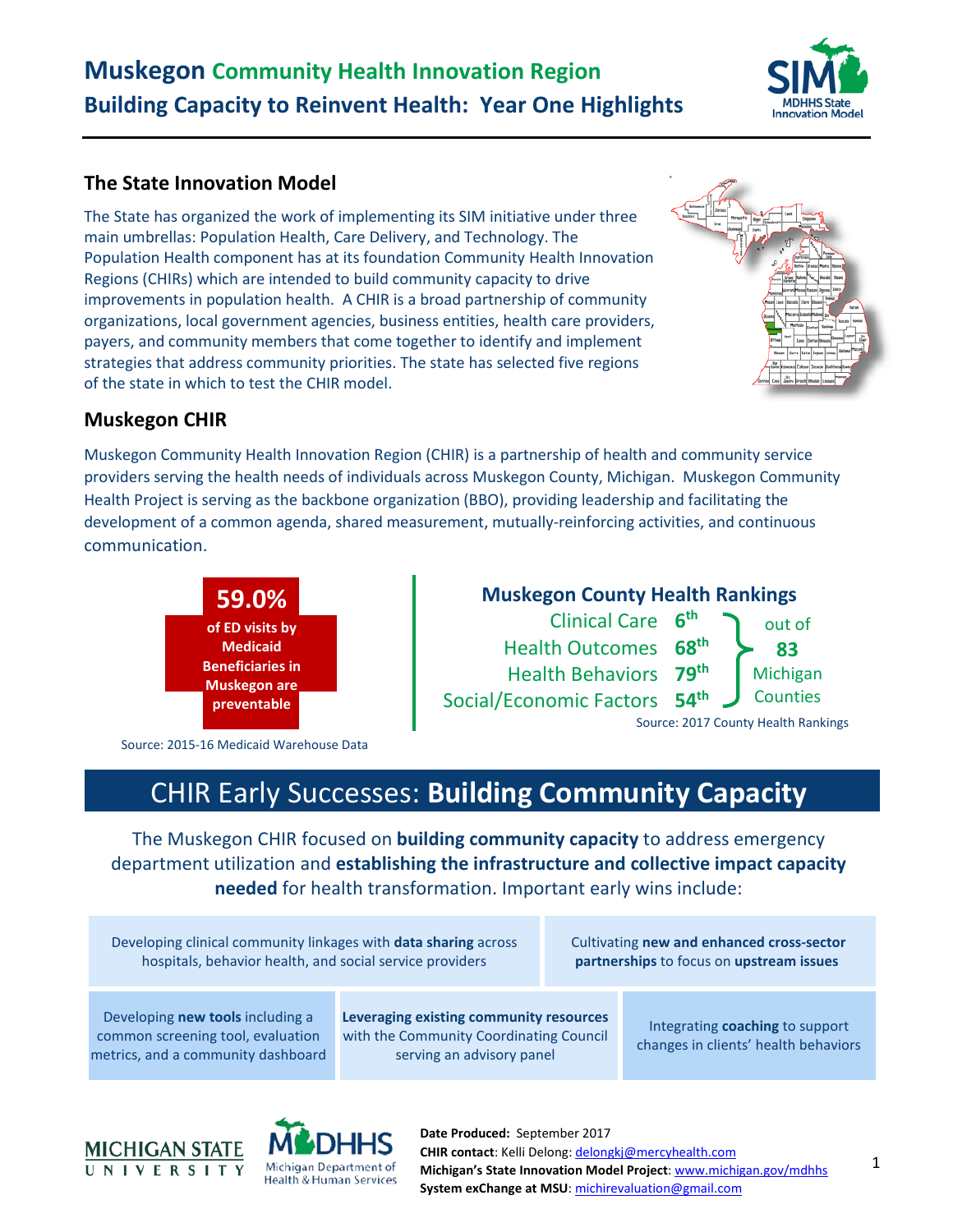## **Muskegon Community Health Innovation Region Building Capacity to Reinvent Health: Year One Highlights**



**Early Success Spotlight**

**Leveraging Existing Community Resources** with the Community Coordinating Council Serving an Advisory Panel

#### **What was the challenge?**

Muskegon's historical loss of its manufacturing base has contributed to high levels of poverty and poor health outcomes. Although Muskegon County ranks high in clinical care  $-6<sup>th</sup>$  out of 83 counties, other factors contributing to poor overall health are significant. Health behaviors such as tobacco use, diet and exercise, alcohol and drug use and sexual activity are ranked 79<sup>th</sup>. Social and economic factors such as education, employment, income, family and social support and community safety are ranked  $54<sup>th</sup>$ . With a cautious and conservative culture, addressing these issues systemically has been slow. Health systems and social service agencies have worked independently and sometimes in competition. The lack of cross-sector relationships and collaboration created competing priorities, unaligned efforts, gaps in services, and unsustained change efforts.

#### **How did the CHIR address this challenge?**

Recognizing the role social determinants of health play in overall population health, the Muskegon CHIR promoted cross-sector collaboration between health systems and social service agencies. To demonstrate the important role social service agencies play in promoting health, the Community Coordinating Council of Muskegon County (CCC) was invited to serve as an advisory panel to the CHIR. The CCC includes 45 community service agencies that work together to promote effective human services through collaboration, integration, and support.

#### **As a result, what has changed?**

The medical and social service sectors are developing relationships around a broader definition of health that includes SDoH. They are touring each other's facilities and learning about what each other does. The Muskegon CHIR is working towards balancing the influence and shared decision making of both sectors to enhance clinical community linkages in support of positive health outcomes.

#### **What lessons were learned?**

- Educate health providers and system leaders to promote thinking about the social determinants of health.
- Understand that community work is hard, very complex, but worth it.





**Date Produced:** September 2017 **CHIR contact**: Kelli Delong: [delongkj@mercyhealth.com](mailto:delongkj@mercyhealth.com) **Michigan's State Innovation Model Project**: [www.michigan.gov/mdhhs](http://www.michigan.gov/mdhhs) **System exChange at MSU**: [michirevaluation@gmail.com](mailto:michirevaluation@gmail.com)

*"Bring the right people to the table to broaden the perspectives of the entire group. Don't be afraid to sit down and have conversations with people that don't look like you. Open the door to everybody."* - BBO Staff Member

*"I think that people are recognizing the need to be involved in the community and engaged to make the community better."*

- Finance Committee member

*"There has been learning about what different agencies are doing… [this] shared knowledge of one another's services has helped us redirect patients currently.... What is being identified by the CHIR now will lead us into some new opportunities.*

- Hospital Partner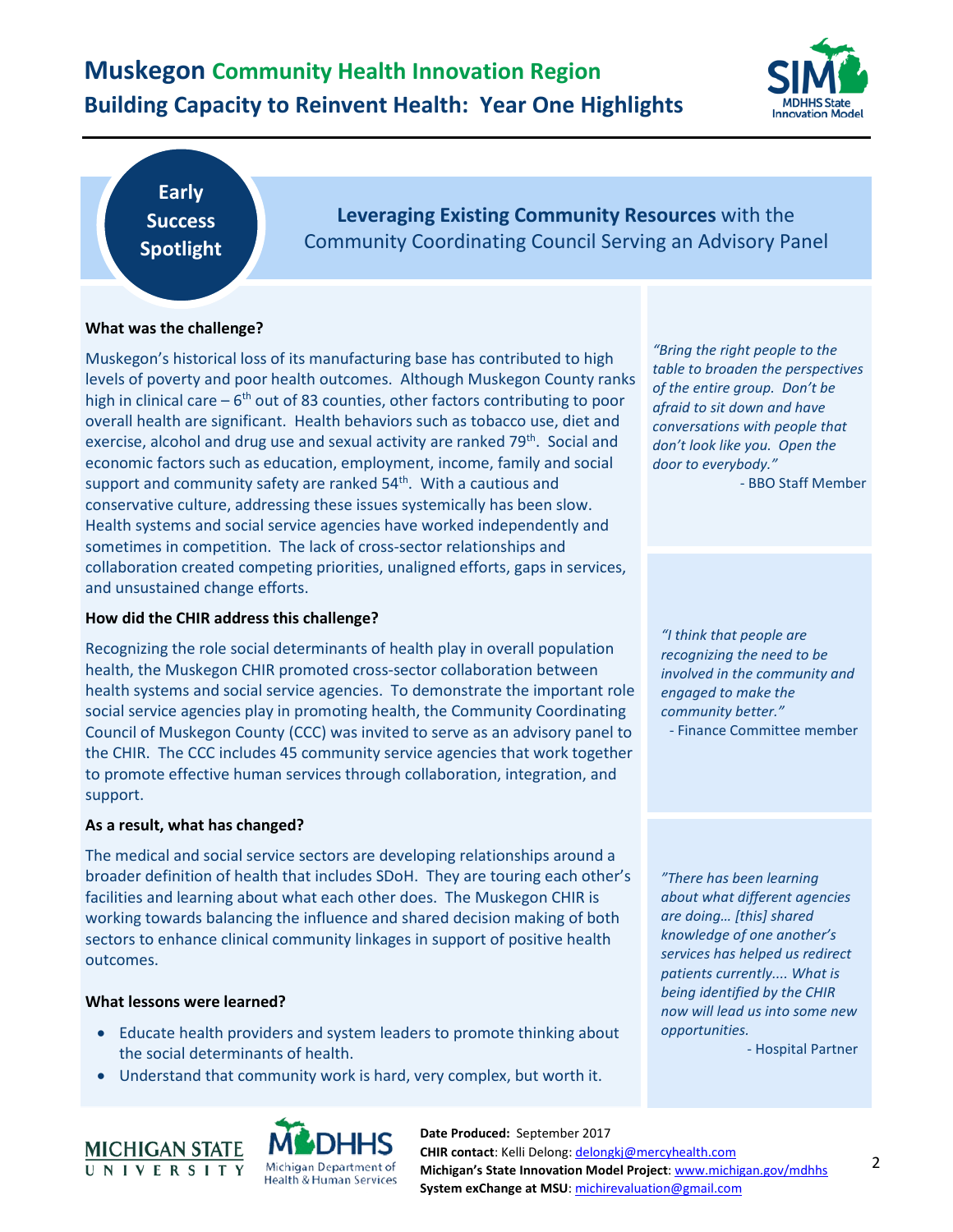## **Muskegon Community Health Innovation Region Building Capacity to Reinvent Health: Year One Highlights**



## **Early Success Spotlight**

Developing Clinical Community Linkages with **Data Sharing** across Hospitals, Behavior Health, and Social Service Providers

#### **What was the challenge?**

Hospitals, behavioral health, and social service providers operated independently of each other, employed different tools to conduct needs assessments, and maintained different data systems. This lack of alignment caused duplication of efforts by community health workers and ineffective communication across health and social service providers, resulting in gaps in services to meet local needs.

#### **How did the CHIR address this challenge?**

Muskegon CHIR brought partners to the table to build relationships and address overlapping job roles. Members of the community attended steering committee and workgroup meetings to discuss and define definitions and the components for a shared Social Determinants of Health (SDoH) screening tool. In support of this work, Muskegon CHIR recognized the need for a broader understanding of community needs and leveraged their community-wide Adverse Childhood Experiences Survey (ACES) of adults to educate CHIR partners of the broader social needs of the population and the value of community-wide shared data.

#### **As a result, what has changed?**

Health and social service organizations are developing a greater understanding of each other's operational processes and developing a shared language to promote more effective communication. FQHCs and Behavioral Health providers are beginning to share data and a single SDoH screening tool has been adopted across the community. Initial results of over 6,000 individuals screened at one of the health centers identified education and job training as the most requested areas for assistance. Muskegon CHIR also is in the process of comparing community needs assessments from different organizations to identify gaps and build a more comprehensive approach.

#### **What lessons were learned?**

- Ensure a solid data foundation to understand, measure, and evaluate processes.
- Develop benchmarks for continuous improvement.
- Take time to learn about the culture and language of the different systems, understand the work that others are doing, and share past mistakes and successes.

**Percent of Adult Women Reporting Substance Abuse in their Childhood Homes**



- 2016 ACES Survey National Average

Report

*"We need to pull all of our data together as we work with individuals. What are the needs of the individual? What are the resources that we have? How do we get the best return on investment and the best outcomes for that individual*?

- Steering Committee Member



**Date Produced:** September 2017 **CHIR contact**: Kelli Delong: [delongkj@mercyhealth.com](mailto:delongkj@mercyhealth.com) **Michigan's State Innovation Model Project**: [www.michigan.gov/mdhhs](http://www.michigan.gov/mdhhs) **System exChange at MSU**: [michirevaluation@gmail.com](mailto:michirevaluation@gmail.com)